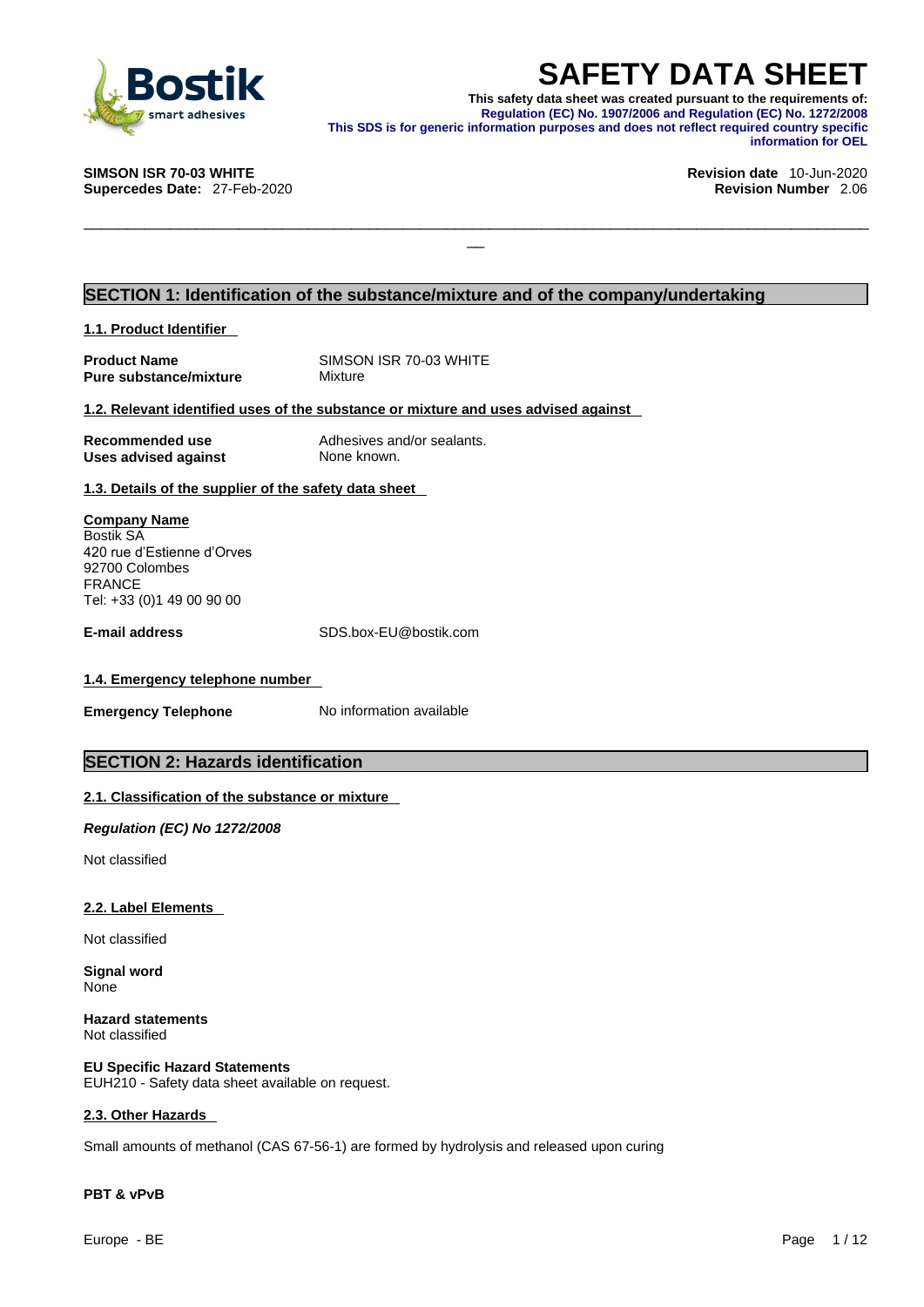\_\_\_\_\_\_\_\_\_\_\_\_\_\_\_\_\_\_\_\_\_\_\_\_\_\_\_\_\_\_\_\_\_\_\_\_\_\_\_\_\_\_\_\_\_\_\_\_\_\_\_\_\_\_\_\_\_\_\_\_\_\_\_\_\_\_\_\_\_\_\_\_\_\_\_\_\_\_\_\_\_\_\_\_\_\_\_\_\_\_\_

This mixture contains no substance considered to be persistent, bioaccumulating or toxic (PBT) This mixture contains no substance considered to be very persistent nor very bioaccumulating (vPvB)

### **SECTION 3: Composition/information on ingredients**

### **3.1 Substances**

Not applicable

### **3.2. Mixtures**

| <b>Chemical name</b>                   | <b>EC No</b> | <b>CAS No</b> | Weight-%  | <b>Classification</b><br>according to<br><b>Regulation (EC)</b><br>No. 1272/2008<br><b>[CLP]</b> | <b>Specific</b><br>concentration limit<br>(SCL) | <b>REACH</b><br><b>Registration</b><br><b>Number</b> |
|----------------------------------------|--------------|---------------|-----------|--------------------------------------------------------------------------------------------------|-------------------------------------------------|------------------------------------------------------|
| Trimethoxyvinylsilane                  | 220-449-8    | 2768-02-7     | $1 - 3$   | Acute Tox, 4<br>(H332)<br>Flam. Lig. 3<br>(H <sub>226</sub> )                                    |                                                 | 01-2119513215-<br>52-XXXX                            |
| 1-Propanamine,<br>3-(trimethoxysilyl)- | 237-511-5    | 13822-56-5    | $1 - 2.5$ | Skin Irrit. 2<br>(H315)<br>Eye Dam. 1<br>(H318)                                                  |                                                 | l01-2119510159-<br>45-XXXX                           |

### **Full text of H- and EUH-phrases: see section 16**

This product does not contain candidate substances of very high concern at a concentration >=0.1% (Regulation (EC) No. 1907/2006 (REACH), Article 59)

### **SECTION 4: First aid measures**

### **4.1. Description of first aid measures**

| <b>General advice</b>                                                           | If medical advice is needed, have product container or label at hand. Show this safety<br>data sheet to the doctor in attendance.                                 |  |  |  |  |
|---------------------------------------------------------------------------------|-------------------------------------------------------------------------------------------------------------------------------------------------------------------|--|--|--|--|
| <b>Inhalation</b>                                                               | Remove to fresh air. If symptoms persist, call a doctor.                                                                                                          |  |  |  |  |
| Eye contact                                                                     | Rinse immediately with plenty of water, also under the eyelids, for at least 15 minutes.<br>Remove contact lenses, if present and easy to do. Continue rinsing.   |  |  |  |  |
| <b>Skin contact</b>                                                             | Wash skin with soap and water. In the case of skin irritation or allergic reactions see a<br>doctor.                                                              |  |  |  |  |
| Ingestion                                                                       | Call a doctor immediately. If swallowed, rinse mouth with water (only if the person is<br>conscious). Small amounts of toxic methanol are released by hydrolysis. |  |  |  |  |
| 4.2. Most important symptoms and effects, both acute and delayed                |                                                                                                                                                                   |  |  |  |  |
| <b>Symptoms</b>                                                                 | None known.                                                                                                                                                       |  |  |  |  |
| 4.3. Indication of any immediate medical attention and special treatment needed |                                                                                                                                                                   |  |  |  |  |
| Note to doctors                                                                 | Small amounts of methanol (CAS 67-56-1) are formed by hydrolysis and released upon                                                                                |  |  |  |  |
|                                                                                 |                                                                                                                                                                   |  |  |  |  |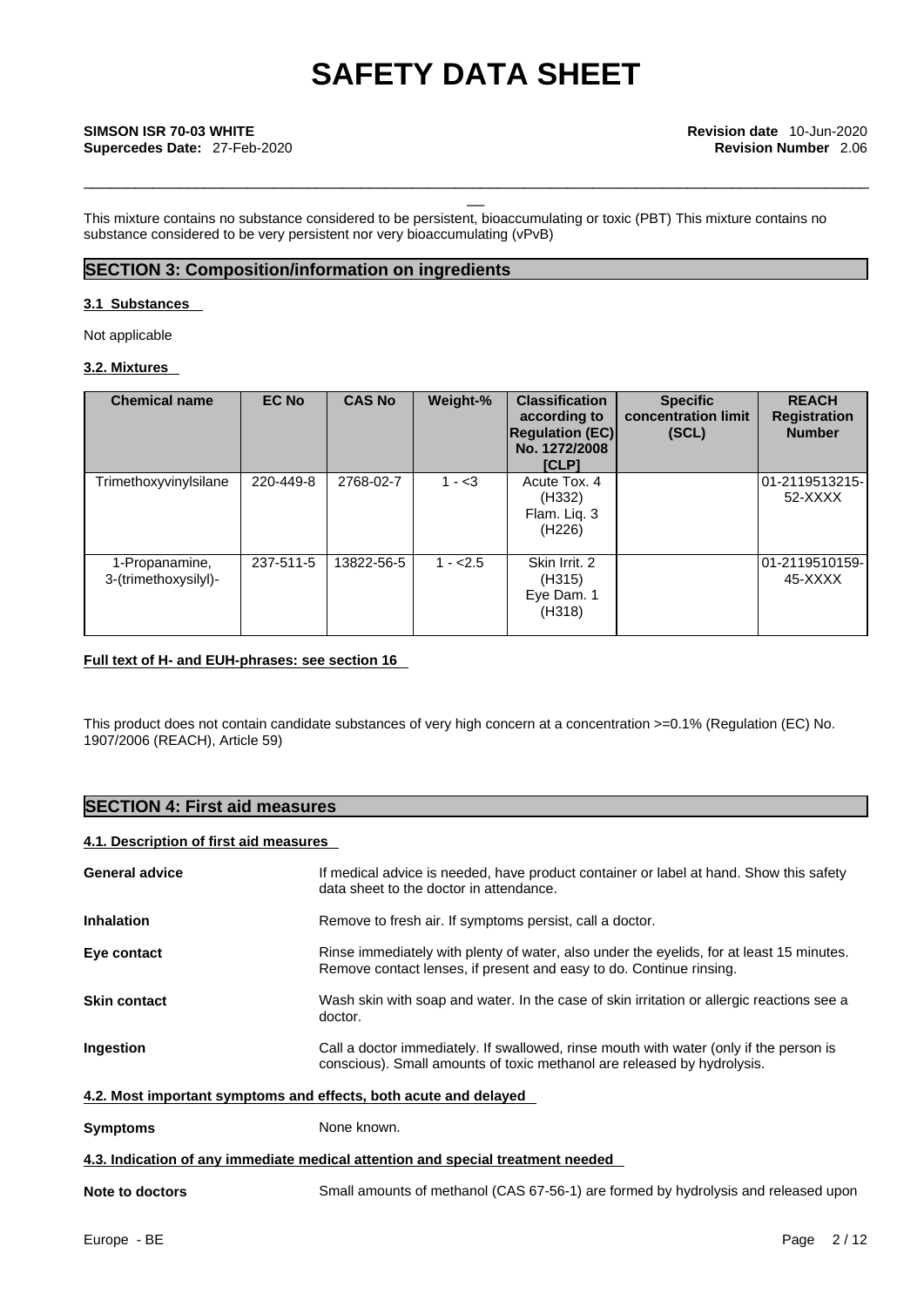\_\_\_\_\_\_\_\_\_\_\_\_\_\_\_\_\_\_\_\_\_\_\_\_\_\_\_\_\_\_\_\_\_\_\_\_\_\_\_\_\_\_\_\_\_\_\_\_\_\_\_\_\_\_\_\_\_\_\_\_\_\_\_\_\_\_\_\_\_\_\_\_\_\_\_\_\_\_\_\_\_\_\_\_\_\_\_\_\_\_\_

curing. Treat symptomatically.

| <b>SECTION 5: Firefighting measures</b>                    |                                                                                                              |  |  |  |
|------------------------------------------------------------|--------------------------------------------------------------------------------------------------------------|--|--|--|
| 5.1. Extinguishing media                                   |                                                                                                              |  |  |  |
| Suitable extinguishing media                               | Water spray, carbon dioxide (CO2), dry chemical, alcohol-resistant foam.                                     |  |  |  |
| Unsuitable extinguishing media                             | Full water jet.                                                                                              |  |  |  |
| 5.2. Special hazards arising from the substance or mixture |                                                                                                              |  |  |  |
| chemical                                                   | Specific hazards arising from the Thermal decomposition can lead to release of irritating gases and vapours. |  |  |  |
|                                                            | Hazardous combustion products Carbon monoxide. Carbon dioxide (CO2).                                         |  |  |  |
| 5.3. Advice for firefighters                               |                                                                                                              |  |  |  |
| Special protective equipment for<br>fire-fighters          | Wear self contained breathing apparatus for fire fighting if necessary.                                      |  |  |  |

## **SECTION 6: Accidental release measures**

### **6.1. Personal precautions, protective equipment and emergency procedures**

| <b>Personal precautions</b>                               | Use personal protective equipment as required. Ensure adequate ventilation. Do not get<br>in eyes, on skin, or on clothing.             |
|-----------------------------------------------------------|-----------------------------------------------------------------------------------------------------------------------------------------|
| <b>Other information</b>                                  | Ventilate the area. Prevent further leakage or spillage if safe to do so.                                                               |
| For emergency responders                                  | Use personal protection recommended in Section 8.                                                                                       |
| 6.2. Environmental precautions                            |                                                                                                                                         |
| <b>Environmental precautions</b>                          | Prevent product from entering drains. Do not allow to enter into soil/subsoil. See Section<br>12 for additional Ecological Information. |
| 6.3. Methods and material for containment and cleaning up |                                                                                                                                         |
| <b>Methods for containment</b>                            | Do not scatter spilled material with high pressure water streams.                                                                       |
| Methods for cleaning up                                   | Take up mechanically, placing in appropriate containers for disposal.                                                                   |
| 6.4. Reference to other sections                          |                                                                                                                                         |
| Reference to other sections                               | See section 8 for more information. See section 13 for more information.                                                                |

## **SECTION 7: Handling and storage**

### **7.1. Precautions for safe handling**

| Advice on safe handling               | Ensure adequate ventilation. Use personal protective equipment as required. Avoid<br>contact with skin, eyes or clothing. |
|---------------------------------------|---------------------------------------------------------------------------------------------------------------------------|
| <b>General hygiene considerations</b> | Do not eat, drink or smoke when using this product. Wash hands before breaks and after<br>work.                           |

**7.2. Conditions for safe storage, including any incompatibilities**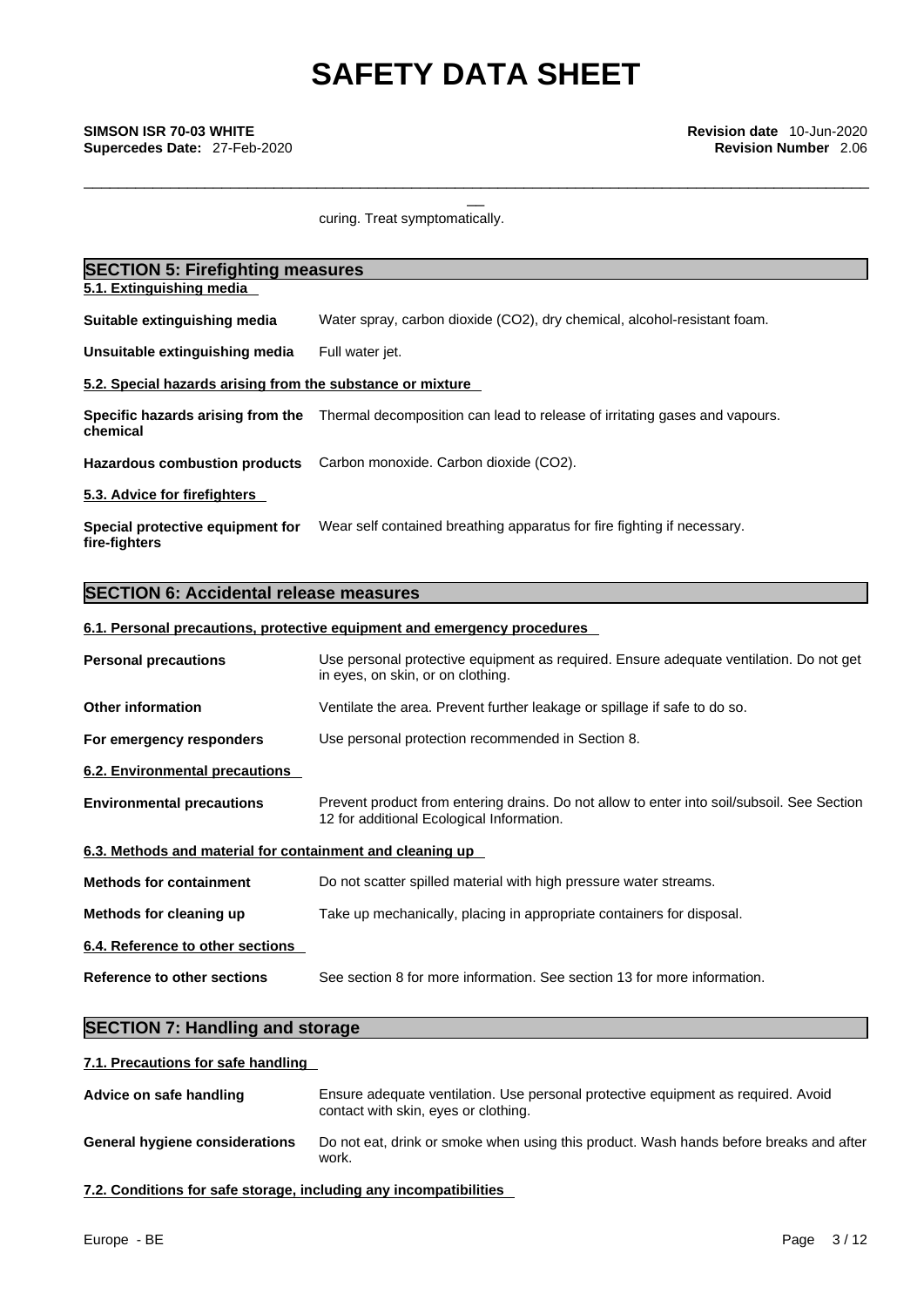\_\_ **SIMSON ISR 70-03 WHITE Revision date** 10-Jun-2020 **Supercedes Date:** 27-Feb-2020 **Revision Number** 2.06

| <b>Storage Conditions</b>                                     | Protect from moisture. Keep at temperatures between 5 and 35 °C. Keep away from<br>food, drink and animal feedingstuffs. |
|---------------------------------------------------------------|--------------------------------------------------------------------------------------------------------------------------|
| 7.3. Specific end use(s)                                      |                                                                                                                          |
| <b>Specific Use(s)</b><br>Adhesives and/or sealants, Sealant, |                                                                                                                          |
|                                                               | Risk Management Methods (RMM) The information required is contained in this Safety Data Sheet.                           |
| <b>Other information</b>                                      | Observe technical data sheet.                                                                                            |
|                                                               |                                                                                                                          |

### **SECTION 8: Exposure controls/personal protection**

### **8.1. Control parameters**

**Exposure Limits** Small amounts of methanol (CAS 67-56-1) are formed by hydrolysis and released upon curing

\_\_\_\_\_\_\_\_\_\_\_\_\_\_\_\_\_\_\_\_\_\_\_\_\_\_\_\_\_\_\_\_\_\_\_\_\_\_\_\_\_\_\_\_\_\_\_\_\_\_\_\_\_\_\_\_\_\_\_\_\_\_\_\_\_\_\_\_\_\_\_\_\_\_\_\_\_\_\_\_\_\_\_\_\_\_\_\_\_\_\_

### **Only European Community Occupational Exposure Limits will be shown in this document. Please refer to regional SDS for further information.**

| <b>Chemical name</b> | <b>European Union</b>      |
|----------------------|----------------------------|
| Methyl alcohol       | TWA: 200 ppm               |
| 67-56-1              | TWA: 260 mg/m <sup>3</sup> |
|                      |                            |

### **Derived No Effect Level (DNEL)** No information available

| Derived No Effect Level (DNEL)                         |                |                                   |               |  |
|--------------------------------------------------------|----------------|-----------------------------------|---------------|--|
| Trimethoxyvinylsilane (2768-02-7)                      |                |                                   |               |  |
| Type                                                   | Exposure route | Derived No Effect Level<br>(DNEL) | Safety factor |  |
| worker Systemic health effects Long Inhalation<br>term |                | $27.6 \text{ mg/m}^3$             |               |  |
| worker Systemic health effects Long Dermal<br>term     |                | 3,9 mg/kg bw/d                    |               |  |

| 1-Propanamine, 3-(trimethoxysilyl)- (13822-56-5) |                   |                                   |               |  |
|--------------------------------------------------|-------------------|-----------------------------------|---------------|--|
| Type                                             | Exposure route    | Derived No Effect Level<br>(DNEL) | Safety factor |  |
| worker Long term Systemic health<br>effects      | Inhalation        | $58 \text{ mg/m}^3$               |               |  |
| worker Long term                                 | Dermal            | 8.3 mg/kg bw/d                    |               |  |
| Short term worker                                | <b>Inhalation</b> | $58 \text{ mg/m}^3$               |               |  |
| Short term worker                                | Dermal            | 8.3 mg/kg bw/d                    |               |  |

| <b>Derived No Effect Level (DNEL)</b>         |                   |                                   |               |  |
|-----------------------------------------------|-------------------|-----------------------------------|---------------|--|
| Trimethoxyvinylsilane (2768-02-7)             |                   |                                   |               |  |
| Type                                          | Exposure route    | Derived No Effect Level<br>(DNEL) | Safety factor |  |
| Consumer Systemic health effects<br>Long term | <b>Inhalation</b> | $18,9 \,\mathrm{mg/m^3}$          |               |  |
| Consumer Systemic health effects<br>Long term | Dermal            | 7,8 mg/kg bw/d                    |               |  |
| Consumer Systemic health effects<br>Long term | Oral              | $0,3$ mg/kg bw/d                  |               |  |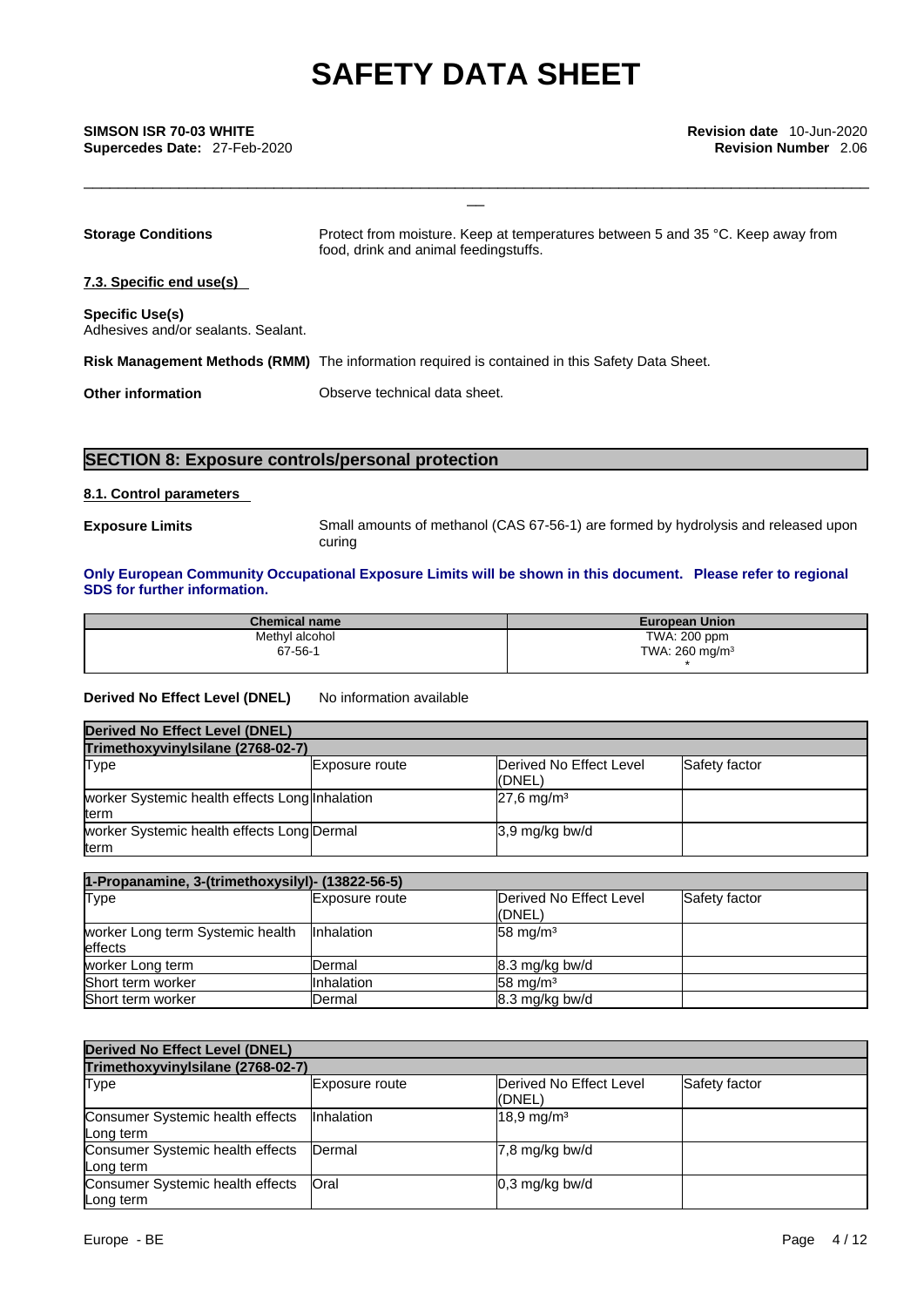\_\_\_\_\_\_\_\_\_\_\_\_\_\_\_\_\_\_\_\_\_\_\_\_\_\_\_\_\_\_\_\_\_\_\_\_\_\_\_\_\_\_\_\_\_\_\_\_\_\_\_\_\_\_\_\_\_\_\_\_\_\_\_\_\_\_\_\_\_\_\_\_\_\_\_\_\_\_\_\_\_\_\_\_\_\_\_\_\_\_\_

\_\_ **SIMSON ISR 70-03 WHITE Revision date** 10-Jun-2020 **Supercedes Date:** 27-Feb-2020 **Revision Number** 2.06

### **Predicted No Effect Concentration** No information available. **(PNEC)**

| <b>Predicted No Effect Concentration (PNEC)</b>  |                                          |
|--------------------------------------------------|------------------------------------------|
| Trimethoxyvinylsilane (2768-02-7)                |                                          |
| Environmental compartment                        | Predicted No Effect Concentration (PNEC) |
| Freshwater                                       | $0.34$ mg/                               |
| Marine water                                     | $0.034$ mg/l                             |
| Microorganisms in sewage treatment               | $110$ mg/l                               |
|                                                  |                                          |
| 1-Propanamine, 3-(trimethoxysilyl)- (13822-56-5) |                                          |
| Environmental compartment                        | Predicted No Effect Concentration (PNEC) |
| Freshwater                                       | $0.33$ mg/                               |
| Microorganisms in sewage treatment               | $13$ mg/l                                |

### **8.2. Exposure controls**

| <b>Engineering controls</b>          | Ensure adequate ventilation, especially in confined areas.                                                                                                                                                                                                                                                                                                                                                                         |  |  |  |  |
|--------------------------------------|------------------------------------------------------------------------------------------------------------------------------------------------------------------------------------------------------------------------------------------------------------------------------------------------------------------------------------------------------------------------------------------------------------------------------------|--|--|--|--|
| <b>Personal Protective Equipment</b> |                                                                                                                                                                                                                                                                                                                                                                                                                                    |  |  |  |  |
| <b>Eye/face protection</b>           | Wear safety glasses with side shields (or goggles). Eye protection must conform to<br>standard EN 166                                                                                                                                                                                                                                                                                                                              |  |  |  |  |
| <b>Hand protection</b>               | Wear suitable gloves. Ensure that the breakthrough time of the glove material is not<br>exceeded. Refer to glove supplier for information on breakthrough time for specific<br>gloves. The breakthrough time for the mentioned glove material is in general greater<br>than 480 min. Glove thickness $> 0.7$ mm. Recommended Use:. Neoprene $\mathbb{M}$ . Nitrile<br>rubber. Butyl rubber. Gloves must conform to standard EN 374 |  |  |  |  |
| Skin and body protection             | None under normal use conditions.                                                                                                                                                                                                                                                                                                                                                                                                  |  |  |  |  |
| <b>Respiratory protection</b>        | Wear a respirator conforming to EN 140 with Type A/P2 filter or better. In case of<br>inadequate ventilation wear respiratory protection. Ensure adequate ventilation,<br>especially in confined areas.                                                                                                                                                                                                                            |  |  |  |  |
| <b>Recommended filter type:</b>      | Brown. Organic gases and vapours filter conforming to EN 14387. White.                                                                                                                                                                                                                                                                                                                                                             |  |  |  |  |
|                                      |                                                                                                                                                                                                                                                                                                                                                                                                                                    |  |  |  |  |

**Environmental exposure controls** Do not allow uncontrolled discharge of product into the environment.

Soil **Definition of the Contract of Contract Contract of Contract Contract Contract October 2006** Marine water the control of the control of the control of the control of the control of the control of the control of the control of the control of the control of the control of the control of the control of the control of

### **SECTION 9: Physical and chemical properties**

### **9.1. Information on basic physical and chemical properties**

| <b>Physical state</b><br>Appearance<br>Colour<br>Odour<br>Odour threshold | Solid<br>Paste<br>White<br>Slight<br>Not applicable |                  |
|---------------------------------------------------------------------------|-----------------------------------------------------|------------------|
| <b>Property</b>                                                           | Values                                              | Remarks • Method |
| рH                                                                        | 7                                                   |                  |
| Melting point / freezing point                                            | No data available                                   |                  |
| Boiling point / boiling range                                             | No data available                                   |                  |
| <b>Flash point</b>                                                        | > 100 °C                                            | CC (closed cup)  |
| <b>Evaporation rate</b>                                                   | No data available                                   |                  |
| Flammability (solid, gas)                                                 | Not applicable for liquids.                         |                  |
| <b>Flammability Limit in Air</b>                                          |                                                     |                  |
| Upper flammability or explosive No data available<br>limits               |                                                     |                  |
| Lower flammability or explosive No data available<br>limits               |                                                     |                  |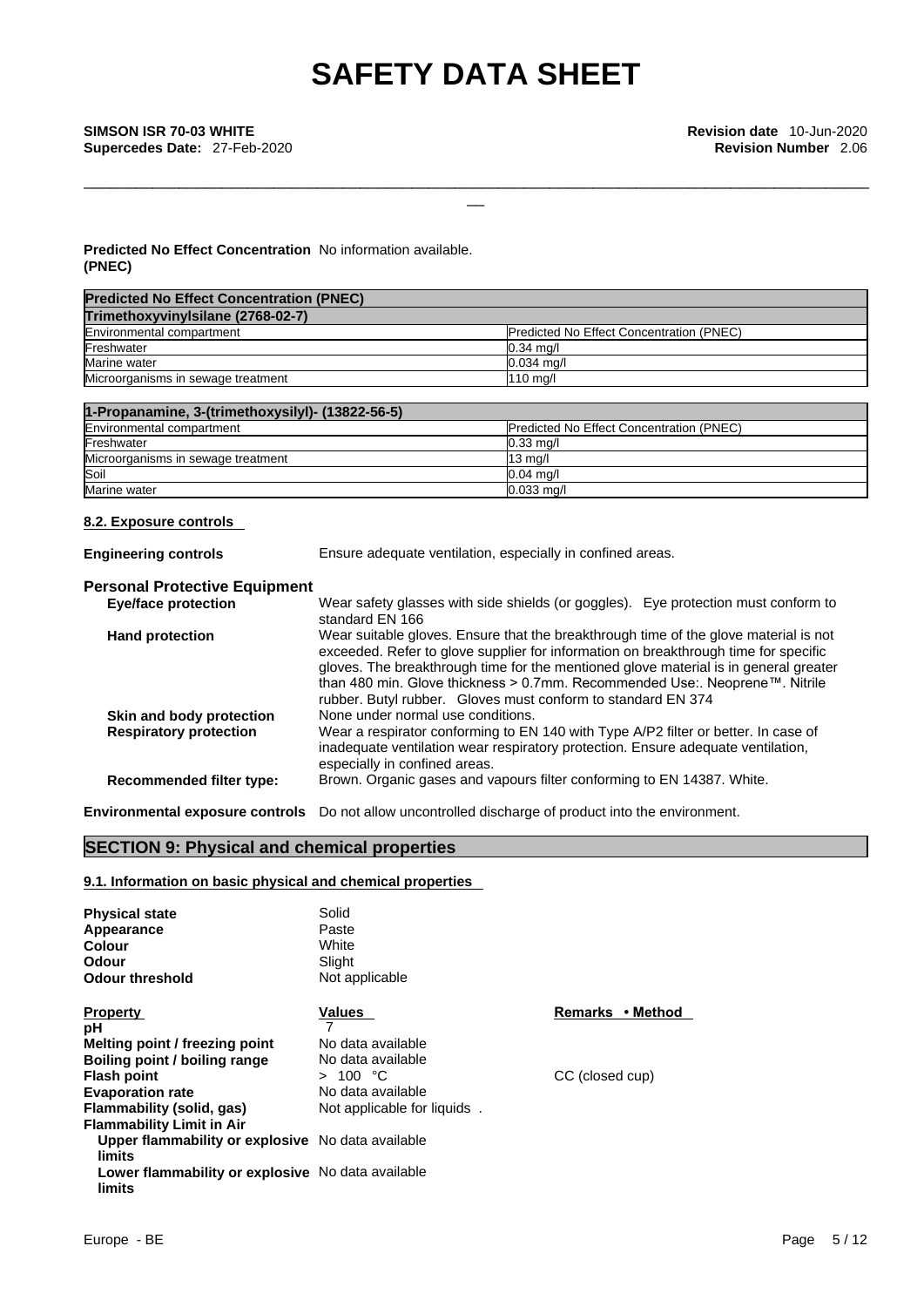\_\_\_\_\_\_\_\_\_\_\_\_\_\_\_\_\_\_\_\_\_\_\_\_\_\_\_\_\_\_\_\_\_\_\_\_\_\_\_\_\_\_\_\_\_\_\_\_\_\_\_\_\_\_\_\_\_\_\_\_\_\_\_\_\_\_\_\_\_\_\_\_\_\_\_\_\_\_\_\_\_\_\_\_\_\_\_\_\_\_\_

\_\_ **SIMSON ISR 70-03 WHITE Revision date** 10-Jun-2020 **Supercedes Date:** 27-Feb-2020 **Revision Number** 2.06

| Vapour pressure                             | No data available        |         |  |
|---------------------------------------------|--------------------------|---------|--|
| Vapour density                              | No data available        |         |  |
| <b>Relative density</b>                     | No data available        |         |  |
| <b>Water solubility</b>                     | Insoluble in water       |         |  |
| Solubility(ies)                             | No data available        |         |  |
| <b>Partition coefficient</b>                | No data available        |         |  |
| <b>Autoignition temperature</b>             | No data available        |         |  |
| <b>Hyphen</b>                               | No data available        |         |  |
| <b>Kinematic viscosity</b>                  | No data available        |         |  |
| <b>Dynamic viscosity</b>                    | 7000 - 13000 mPas        | @ 20 °C |  |
| <b>Explosive properties</b>                 | No data available        |         |  |
| <b>Oxidising properties</b>                 | No data available        |         |  |
| 9.2. Other information                      |                          |         |  |
| Solid content (%)                           | No information available |         |  |
| <b>VOC Content (%)</b>                      | No information available |         |  |
| <b>Liquid Density</b>                       | 1.4 $q/cm^3$             |         |  |
|                                             |                          |         |  |
| <b>SECTION 10: Stability and reactivity</b> |                          |         |  |

### **SECTION 10: Stability and reactivity**

| 10.1. Reactivity                                                                                |                                                     |
|-------------------------------------------------------------------------------------------------|-----------------------------------------------------|
| <b>Reactivity</b>                                                                               | Product cures with moisture.                        |
| 10.2. Chemical stability                                                                        |                                                     |
| <b>Stability</b>                                                                                | Stable under normal conditions.                     |
| <b>Explosion data</b><br>Sensitivity to mechanical<br>impact<br>Sensitivity to static discharge | None.<br>None.                                      |
| 10.3. Possibility of hazardous reactions                                                        |                                                     |
| Possibility of hazardous reactions None under normal processing.                                |                                                     |
| 10.4. Conditions to avoid                                                                       |                                                     |
| <b>Conditions to avoid</b>                                                                      | Protect from moisture. Product cures with moisture. |
| 10.5. Incompatible materials                                                                    |                                                     |
| Incompatible materials                                                                          | None known based on information supplied.           |
| 10.6. Hazardous decomposition products                                                          |                                                     |
| <b>Hazardous decomposition</b><br>products                                                      | None under normal use conditions.                   |
|                                                                                                 |                                                     |

## **SECTION 11: Toxicological information**

### **11.1. Information on toxicological effects**

### **Information on likely routes of exposure**

| <b>Product Information</b> | In vitro Bovine Corneal Opacity and Permeability tests (BCOP test: OECD 437) have<br>been carried out on this product. |
|----------------------------|------------------------------------------------------------------------------------------------------------------------|
| <b>Inhalation</b>          | Based on available data, the classification criteria are not met.                                                      |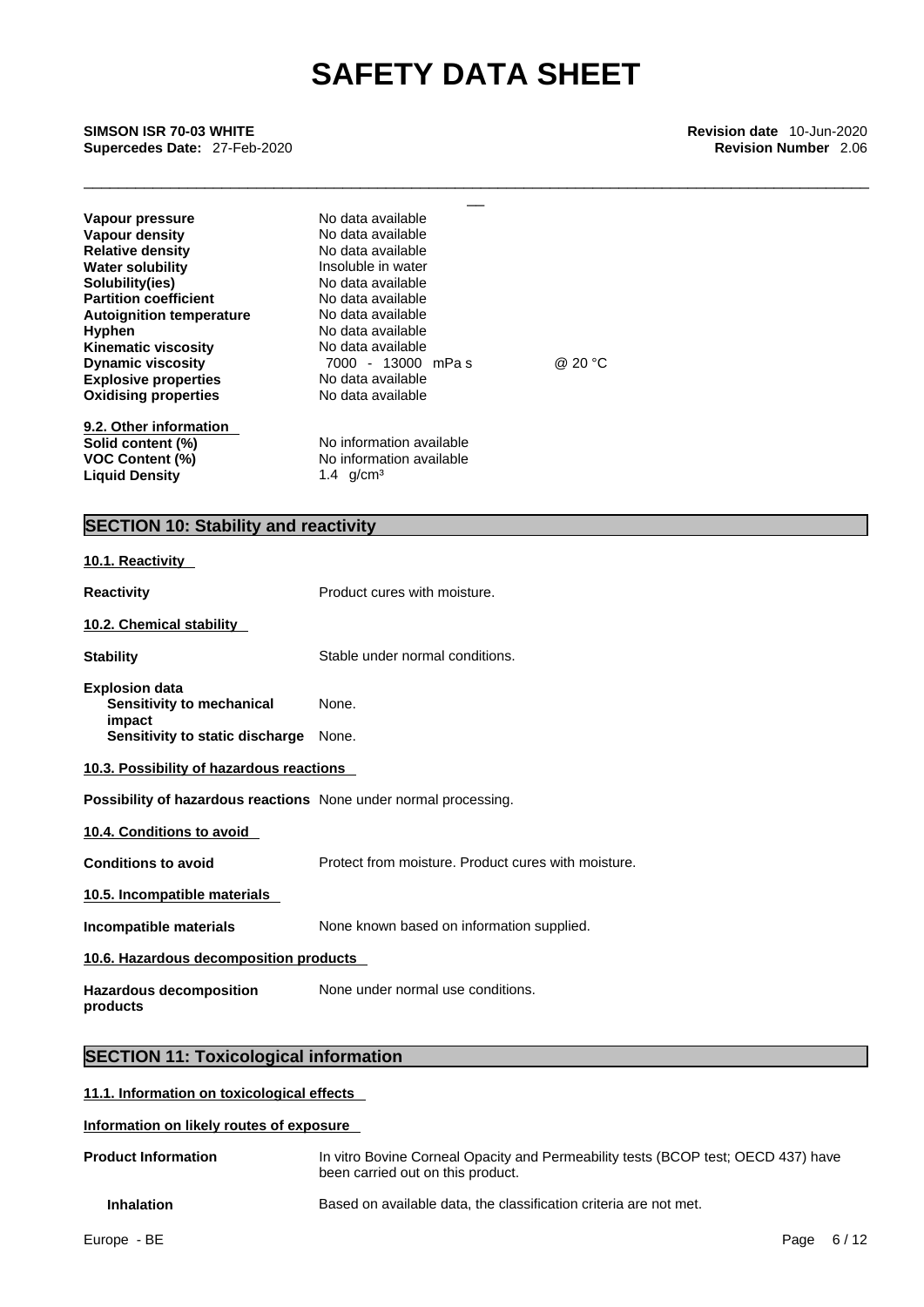\_\_\_\_\_\_\_\_\_\_\_\_\_\_\_\_\_\_\_\_\_\_\_\_\_\_\_\_\_\_\_\_\_\_\_\_\_\_\_\_\_\_\_\_\_\_\_\_\_\_\_\_\_\_\_\_\_\_\_\_\_\_\_\_\_\_\_\_\_\_\_\_\_\_\_\_\_\_\_\_\_\_\_\_\_\_\_\_\_\_\_

| Eye contact         | Based on available data, the classification criteria are not met.            |
|---------------------|------------------------------------------------------------------------------|
| <b>Skin contact</b> | Based on available data, the classification criteria are not met.            |
| Ingestion           | Based on available data, the classification criteria are not met.            |
|                     | Symptoms related to the physical, chemical and toxicological characteristics |
| <b>Symptoms</b>     | No information available.                                                    |

**Numerical measures of toxicity**

### **Acute toxicity**

**The following values are calculated based on chapter 3.1 of the GHS document ATEmix (dermal)**4,172.90 mg/kg **ATEmix (inhalation-vapour)** 562.55 mg/l

### **Component Information**

| Chemical name         | Oral LD50                    | Dermal LD50                  | Inhalation LC50               |
|-----------------------|------------------------------|------------------------------|-------------------------------|
| Trimethoxyvinylsilane | $LD50 = 7120 - 7236$ mg/kg   | $=$ 3360 µL/kg (Oryctolagus  | LC50 (4hr) 16.8 mg/l (Rattus) |
| 2768-02-7             | (Rattus) OECD 401            | cuniculus)                   | OECD TG 403                   |
| 1-Propanamine,        | LD50 (Rattus) $>$ 2000 mg/kg | LD50 (Oryctolagus cuniculus) |                               |
| 3-(trimethoxysilyl)-  | (2,97 ml/kg) (OECD 401)      | > 2000 mg/kg 11,3 ml/kg)     |                               |
| 13822-56-5            |                              | OECD 402                     |                               |

### **Delayed and immediate effects as well as chronic effects from short and long-term exposure**

**Skin corrosion/irritation** Based on available data, the classification criteria are not met.

| Component Information             |         |                |                |                       |                |
|-----------------------------------|---------|----------------|----------------|-----------------------|----------------|
| TrimethoxyvinvIsilane (2768-02-7) |         |                |                |                       |                |
| Method                            | Species | Exposure route | Effective dose | <b>IExposure</b> time | <b>Results</b> |
|                                   | Rabbit  | <b>IDermal</b> | $10.5$ mL      | 24 hours              | Non-irritant   |

### **Serious eye damage/eye irritation** Based on available data, the classification criteria are not met.

| Component Information             |         |                        |                        |                       |                      |
|-----------------------------------|---------|------------------------|------------------------|-----------------------|----------------------|
| Trimethoxyvinylsilane (2768-02-7) |         |                        |                        |                       |                      |
| Method                            | Species | <b>IExposure route</b> | <b>IEffective dose</b> | <b>IExposure time</b> | <b>Results</b>       |
| <b>IOECD Test No. 405:</b>        | Rabbit  | leve                   |                        | 24 hours              | <b>INon-irritant</b> |
| Acute Eye<br>Irritation/Corrosion |         |                        |                        |                       |                      |

| 1-Propanamine. 3-(trimethoxysilyl)- (13822-56-5)                |                |                        |                        |                       |                |
|-----------------------------------------------------------------|----------------|------------------------|------------------------|-----------------------|----------------|
| Method                                                          | <b>Species</b> | <b>IExposure</b> route | <b>IEffective dose</b> | <b>IExposure time</b> | <b>Results</b> |
| <b>IOECD Test No. 405:</b><br>Acute Eye<br>Irritation/Corrosion | <b>Rabbit</b>  | leve                   |                        | 72 hours              | lirritant      |

### **Respiratory or skin sensitisation** Based on available data, the classification criteria are not met.

| Component Information                           |        |               |         |
|-------------------------------------------------|--------|---------------|---------|
| TrimethoxyvinvIsilane<br>$(2768 - 02 - 7)$<br>L |        |               |         |
| Method                                          | pecies | xposure route | Results |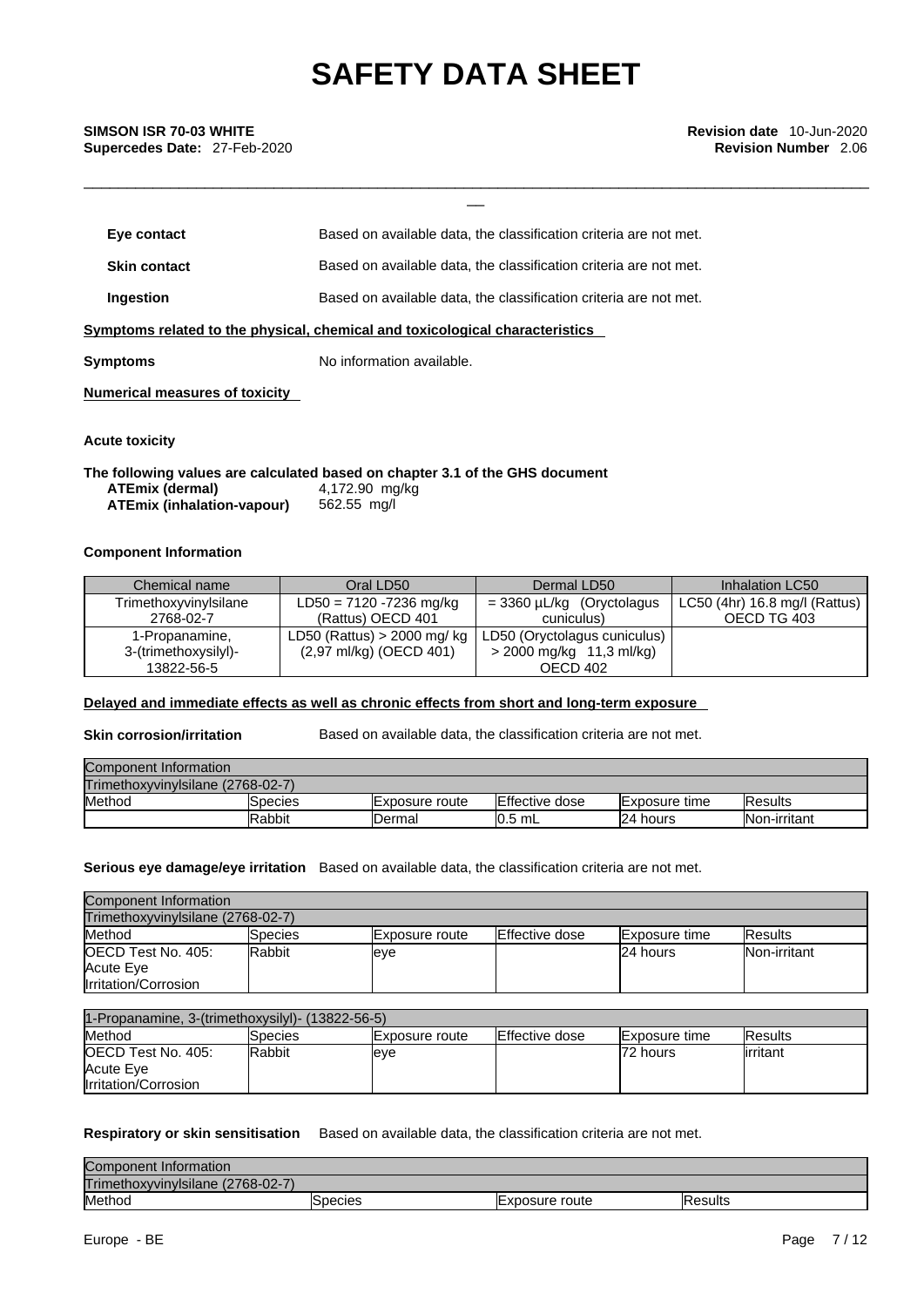| OECD Test No. 406: Skin                          | Guinea pig     | <b>Dermal</b>  | Not a skin sensitiser       |
|--------------------------------------------------|----------------|----------------|-----------------------------|
| Sensitisation                                    |                |                |                             |
|                                                  |                |                |                             |
| 1-Propanamine, 3-(trimethoxysilyl)- (13822-56-5) |                |                |                             |
| Method                                           | <b>Species</b> | Exposure route | <b>Results</b>              |
| OECD Test No. 406: Skin                          | Guinea pig     | Dermal         | Did not cause sensitisation |
| Sensitisation                                    |                |                | on laboratory animals       |

**Germ cell mutagenicity** Based on available data, the classification criteria are not met.

\_\_\_\_\_\_\_\_\_\_\_\_\_\_\_\_\_\_\_\_\_\_\_\_\_\_\_\_\_\_\_\_\_\_\_\_\_\_\_\_\_\_\_\_\_\_\_\_\_\_\_\_\_\_\_\_\_\_\_\_\_\_\_\_\_\_\_\_\_\_\_\_\_\_\_\_\_\_\_\_\_\_\_\_\_\_\_\_\_\_\_

| Component Information                        |                |                 |  |  |
|----------------------------------------------|----------------|-----------------|--|--|
| Trimethoxyvinylsilane (2768-02-7)            |                |                 |  |  |
| Method                                       | <b>Species</b> | <b>IResults</b> |  |  |
| <b>IOECD Test No. 471: Bacterial Reverse</b> | lin vitro      | Not mutagenic   |  |  |
| <b>Mutation Test</b>                         |                |                 |  |  |

**Carcinogenicity** Based on available data, the classification criteria are not met.

**Reproductive toxicity** Based on available data, the classification criteria are not met.

| Component Information                                                                                                         |                |                  |
|-------------------------------------------------------------------------------------------------------------------------------|----------------|------------------|
| Trimethoxyvinylsilane (2768-02-7)                                                                                             |                |                  |
| Method                                                                                                                        | <b>Species</b> | Results          |
| OECD Test No. 422: Combined Repeated<br>Dose Toxicity Study with the<br>Reproduction/Developmental Toxicity<br>Screening Test | Rat            | Not Classifiable |

| 1-Propanamine, 3-(trimethoxysilyl)- (13822-56-5)                                                     |  |                                                                   |                  |  |
|------------------------------------------------------------------------------------------------------|--|-------------------------------------------------------------------|------------------|--|
| Method                                                                                               |  | <b>Species</b>                                                    | Results          |  |
| OECD Test No. 408: Repeated Dose 90-Day<br>Oral Toxicity Study in Rodents                            |  | Rat                                                               | Not Classifiable |  |
| <b>STOT - single exposure</b>                                                                        |  | Based on available data, the classification criteria are not met. |                  |  |
| <b>STOT - repeated exposure</b><br>Based on available data, the classification criteria are not met. |  |                                                                   |                  |  |
| <b>Aspiration hazard</b>                                                                             |  | Based on available data, the classification criteria are not met. |                  |  |

## **SECTION 12: Ecological information**

## **12.1. Toxicity**

### **Ecotoxicity** .

| Chemical name         | Algae/aguatic                | Fish               | Toxicity to              | Crustacea  | M-Factor | M-Factor    |  |
|-----------------------|------------------------------|--------------------|--------------------------|------------|----------|-------------|--|
|                       | plants                       |                    | I microorganisms l       |            |          | (long-term) |  |
| Trimethoxyvinylsilane | EC 50 (72h) >                | $LC50 (96h) =$     | $\overline{\phantom{0}}$ | EC50(48hr) |          |             |  |
| 2768-02-7             | 957 mg/l                     | $191 \text{ ma/l}$ |                          | 168.7mg/l  |          |             |  |
|                       | (Desmodesmus   (Oncorhynchus |                    |                          | (Daphnia   |          |             |  |
|                       | subspicatus)                 | mykiss)            |                          | magna)     |          |             |  |
|                       | EU Method C.3                |                    |                          |            |          |             |  |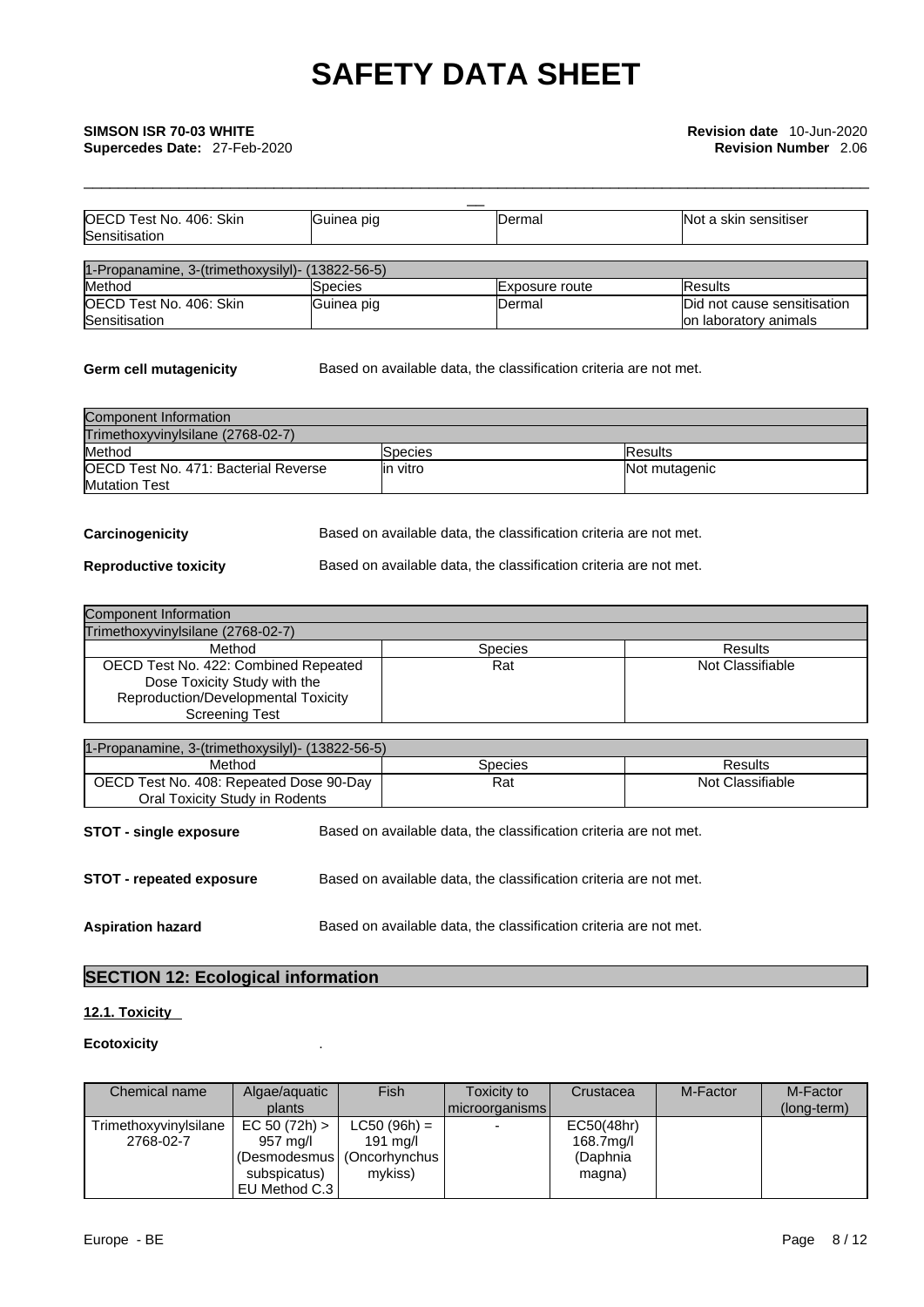# \_\_ **SIMSON ISR 70-03 WHITE Revision date** 10-Jun-2020 **Supercedes Date:** 27-Feb-2020 **Revision Number** 2.06

| 1-Propanamine,       | EC50 (72h) >      | $LC50 (96h)$ > | $EC50 (48h) =$ |  |
|----------------------|-------------------|----------------|----------------|--|
| 3-(trimethoxysilyl)- | 1000 mg/l         | >934 mg/L      | 331 mg/L       |  |
| 13822-56-5           | (Desmodesmus      | (Danio rerio)  | (Daphnia       |  |
|                      | subspicatus)      | OECD 203       | magna)         |  |
|                      | EU Method C.3     |                | OECD 202       |  |
|                      | (Algal Inhibition |                |                |  |
|                      | test)             |                |                |  |

\_\_\_\_\_\_\_\_\_\_\_\_\_\_\_\_\_\_\_\_\_\_\_\_\_\_\_\_\_\_\_\_\_\_\_\_\_\_\_\_\_\_\_\_\_\_\_\_\_\_\_\_\_\_\_\_\_\_\_\_\_\_\_\_\_\_\_\_\_\_\_\_\_\_\_\_\_\_\_\_\_\_\_\_\_\_\_\_\_\_\_

### **12.2. Persistence and degradability**

### **Persistence and degradability** No information available.

| <b>Component Information</b>      |                      |            |                  |  |
|-----------------------------------|----------------------|------------|------------------|--|
| TrimethoxyvinvIsilane (2768-02-7) |                      |            |                  |  |
| <b>Method</b>                     | <b>Exposure time</b> | Value      | <b>IResults</b>  |  |
| OECD Test No. 301F: Ready         | 28 davs              | <b>BOD</b> | 51 % Not readily |  |
| Biodegradability: Manometric      |                      |            | biodegradable    |  |
| Respirometry Test (TG 301 F)      |                      |            |                  |  |

| 1-Propanamine, 3-(trimethoxysilyl)- (13822-56-5) |                      |              |                              |
|--------------------------------------------------|----------------------|--------------|------------------------------|
| <b>Method</b>                                    | <b>Exposure time</b> | <b>Value</b> | <b>Results</b>               |
| OECD Test No. 301A: Ready                        | 28 davs              |              | Not readily biodegradable 67 |
| Biodegradability: DOC Die-Away                   |                      |              | $\frac{10}{6}$               |
| Test (TG 301 A)                                  |                      |              |                              |

### **12.3. Bioaccumulative potential**

**Bioaccumulation** There is no data for this product.

### **Component Information**

| Chemical name i       | <b>Partition coefficient</b> | Bioconcentration factor (BCF) |
|-----------------------|------------------------------|-------------------------------|
| TrimethoxvvinvIsilane | . .                          |                               |
| 2768-02-7             |                              |                               |

### **12.4. Mobility in soil**

**Mobility in soil** No information available.

### **12.5. Results of PBT and vPvB assessment**

### **PBT and vPvB assessment** .

| Chemical name                                     | PBT and vPvB assessment         |
|---------------------------------------------------|---------------------------------|
| Trimethoxyvinylsilane<br>2768-02-7                | The substance is not PBT / vPvB |
| 1-Propanamine, 3-(trimethoxysilyl)-<br>13822-56-5 | The substance is not PBT / vPvB |

### **12.6. Other adverse effects**

**Other adverse effects** No information available.

### **SECTION 13: Disposal considerations**

### **13.1. Waste treatment methods**

**Waste from residues/unused** Uncured product should be disposed of as hazardous waste. Dispose of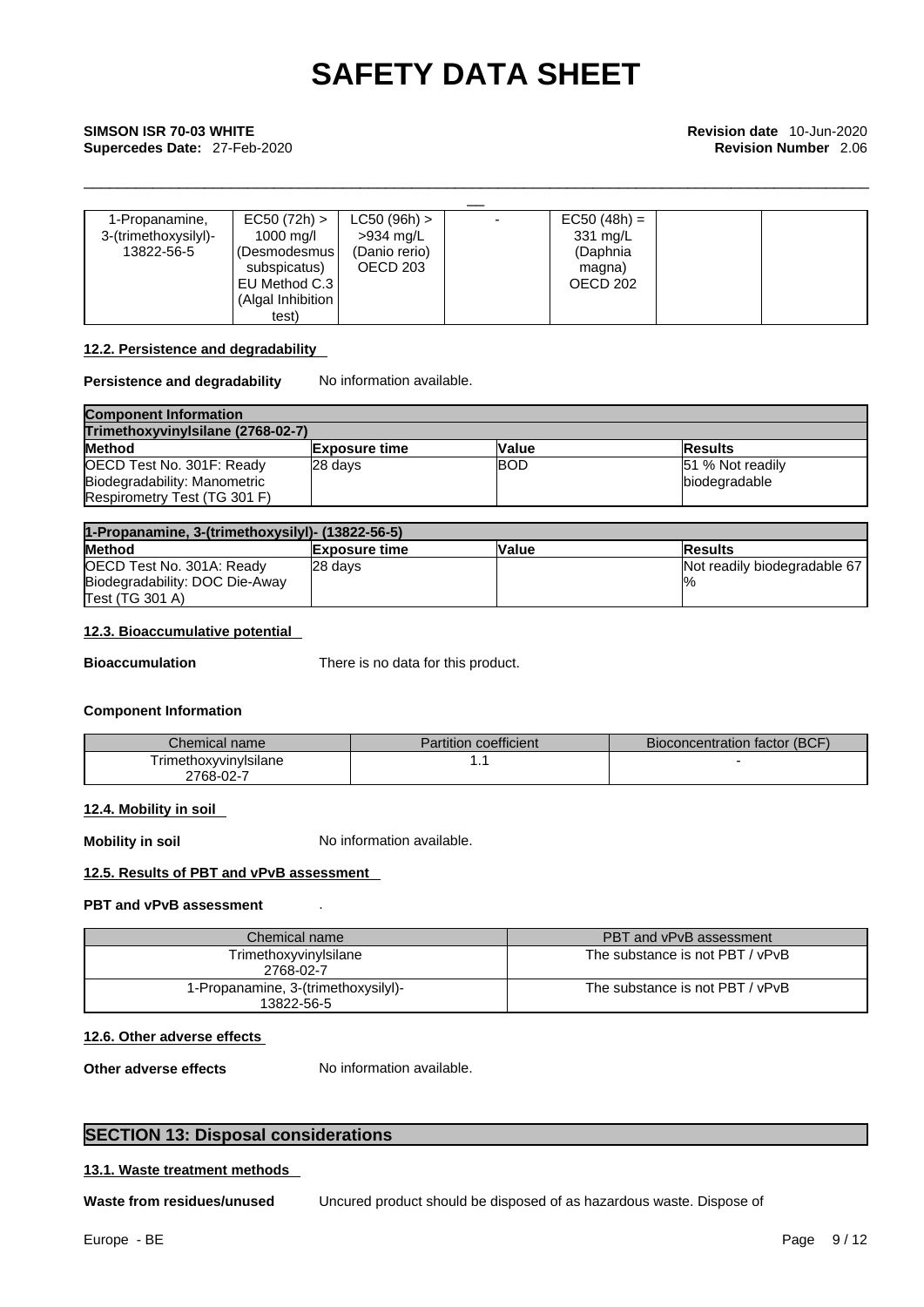\_\_\_\_\_\_\_\_\_\_\_\_\_\_\_\_\_\_\_\_\_\_\_\_\_\_\_\_\_\_\_\_\_\_\_\_\_\_\_\_\_\_\_\_\_\_\_\_\_\_\_\_\_\_\_\_\_\_\_\_\_\_\_\_\_\_\_\_\_\_\_\_\_\_\_\_\_\_\_\_\_\_\_\_\_\_\_\_\_\_\_

| SIMSON ISR 70-03 WHITE<br>Supercedes Date: 27-Feb-2020     | <b>Revision date</b> 10-Jun-2020<br><b>Revision Number</b> 2.06                                                  |
|------------------------------------------------------------|------------------------------------------------------------------------------------------------------------------|
| products                                                   | contents/container in accordance with local, regional, national, and international<br>regulations as applicable. |
| <b>Contaminated packaging</b>                              | Handle contaminated packages in the same way as the product itself.                                              |
| Waste codes / waste designations<br>according to EWC / AVV | Waste codes should be assigned by the user based on the application for which the<br>product was used.           |
| <b>European Waste Cataloque</b>                            | 08 04 10 waste adhesives and sealants other than those mentioned in 08 04 09                                     |
| <b>Other information</b>                                   | Waste codes should be assigned by the user based on the application for which the<br>product was used.           |

### **SECTION 14: Transport information**

|             | <b>Land transport (ADR/RID)</b> |                                                                                              |
|-------------|---------------------------------|----------------------------------------------------------------------------------------------|
|             | 14.1 UN number                  | Not regulated                                                                                |
|             | 14.2 Proper Shipping Name       | Not regulated                                                                                |
|             | 14.3 Transport hazard class(es) | Not regulated                                                                                |
|             | 14.4 Packing group              | Not regulated                                                                                |
|             | 14.5 Environmental hazards      | Not applicable                                                                               |
|             | <b>14.6 Special Provisions</b>  | None                                                                                         |
| <b>IMDG</b> |                                 |                                                                                              |
|             | 14.1 UN number                  | Not regulated                                                                                |
|             | 14.2 Proper Shipping Name       | Not regulated                                                                                |
|             | 14.3 Transport hazard class(es) | Not regulated                                                                                |
|             | 14.4 Packing group              | Not regulated                                                                                |
|             | 14.5 Marine pollutant           | Np                                                                                           |
|             | <b>14.6 Special Provisions</b>  | None                                                                                         |
|             |                                 | 14.7 Transport in bulk according to Annex II of MARPOL 73/78 and the IBC Code Not applicable |
|             |                                 |                                                                                              |

| Air transport (ICAO-TI / IATA-DGR) |                |
|------------------------------------|----------------|
| 14.1 UN number                     | Not regulated  |
| 14.2 Proper Shipping Name          | Not regulated  |
| 14.3 Transport hazard class(es)    | Not regulated  |
| 14.4 Packing group                 | Not regulated  |
| 14.5 Environmental hazards         | Not applicable |
| <b>14.6 Special Provisions</b>     | None           |

### **Section 15: REGULATORY INFORMATION**

### **15.1. Safety, health and environmental regulations/legislation specific for the substance or mixture**

### **European Union**

Take note of Directive 98/24/EC on the protection of the health and safety of workers from the risks related to chemical agents at work

Check whether measures in accordance with Directive 94/33/EC for the protection of young people at work must be taken.

Take note of Directive 92/85/EC on the protection of pregnant and breastfeeding women at work

### **Registration, Evaluation, Authorization, and Restriction of Chemicals (REACh) Regulation (EC 1907/2006)**

### **SVHC: Substances of Very High Concern for Authorisation:**

This product does not contain candidate substances of very high concern at a concentration >=0.1% (Regulation (EC) No.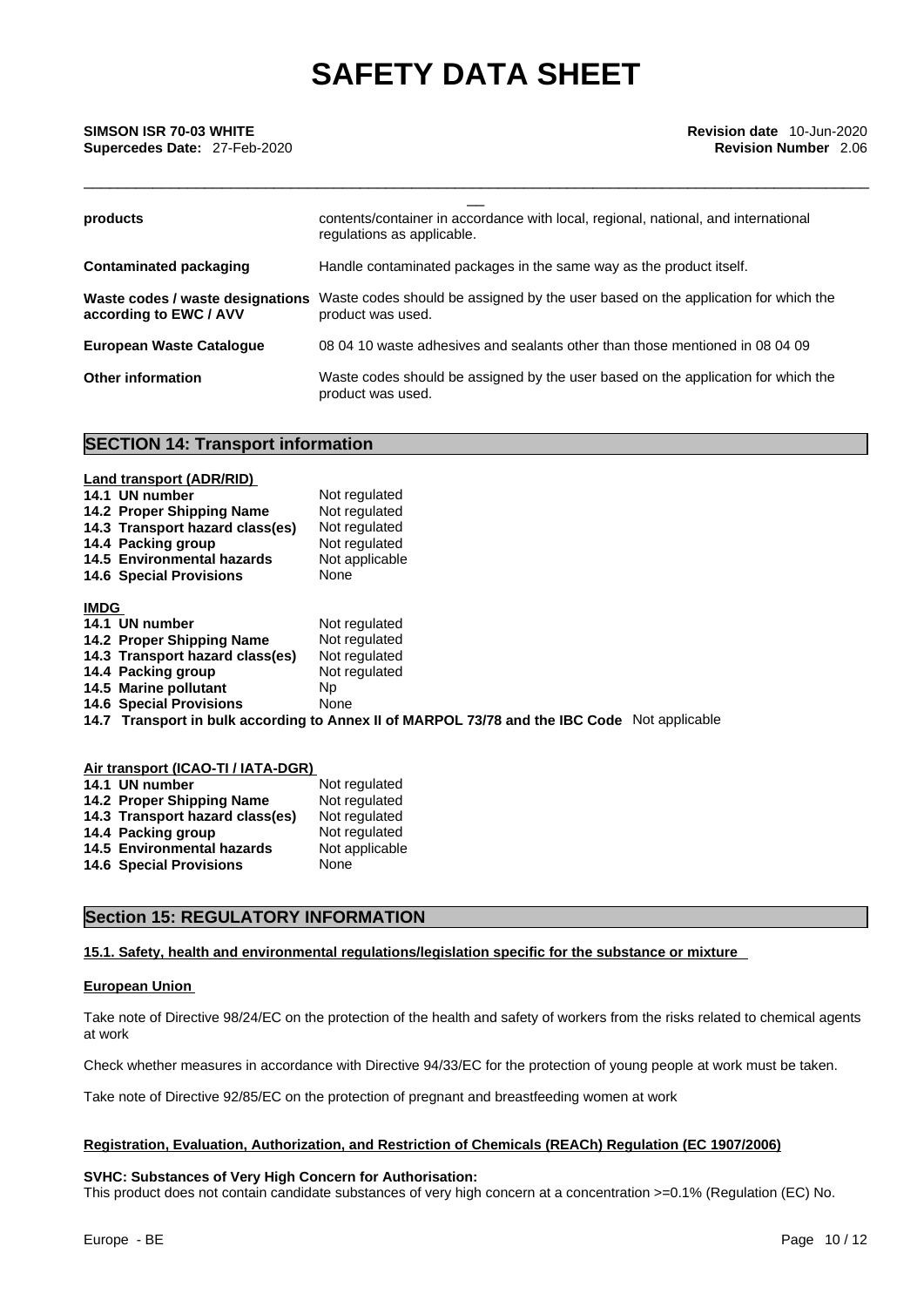\_\_\_\_\_\_\_\_\_\_\_\_\_\_\_\_\_\_\_\_\_\_\_\_\_\_\_\_\_\_\_\_\_\_\_\_\_\_\_\_\_\_\_\_\_\_\_\_\_\_\_\_\_\_\_\_\_\_\_\_\_\_\_\_\_\_\_\_\_\_\_\_\_\_\_\_\_\_\_\_\_\_\_\_\_\_\_\_\_\_\_

**Supercedes Date:** 27-Feb-2020 **Revision Number** 2.06

1907/2006 (REACH), Article 59)

### **EU-REACH (1907/2006) - Annex XVII - Substances subject to Restriction**

This product contains one or more substance(s) subject to restriction (Regulation (EC) No. 1907/2006 (REACH), Annex XVII).

| Chemical name    | <b>CAS No</b>   | Restricted substance per REACH<br><b>Annex XVII</b> |
|------------------|-----------------|-----------------------------------------------------|
| Dioctyltin oxide | $-08-6$<br>070. | oc<br>ZU.                                           |

### **Substance subject to authorisation per REACH Annex XIV**

This product does not contain substances subject to authorisation (Regulation (EC) No. 1907/2006 (REACH), Annex XIV)

**Ozone-depleting substances (ODS) regulation (EC) 1005/2009** Not applicable

## **Persistent Organic Pollutants**

Not applicable

### **National Regulations**

**France** 

### **Germany**

**Ordinance on Industrial Safety and Health - Germany - BetrSichV** No flammable liquids in accordance with BetrSichV

**Water hazard class (WGK)** slightly hazardous to water (WGK 1)

**TRGS - 510 Storage Class** Storage Class 10 : Combustible liquids

### **Netherlands**

**List of Carcinogenic, mutagenic and reproductive toxin substances in accordance with Inspectorate SZW (Netherlands)**

### **Denmark**

**MAL-Code** 0-1 (1993)

### **15.2. Chemical safety assessment**

Chemical Safety Assessments have been carried out by the Reach registrants for substances registered at >10 tpa. No Chemical Safety Assessment has been carried out for this mixture

### **SECTION 16: Other information**

### **Key or legend to abbreviations and acronyms used in the safety data sheet**

## **Full text of H-Statements referred to under section 3**

H226 - Flammable liquid and vapour